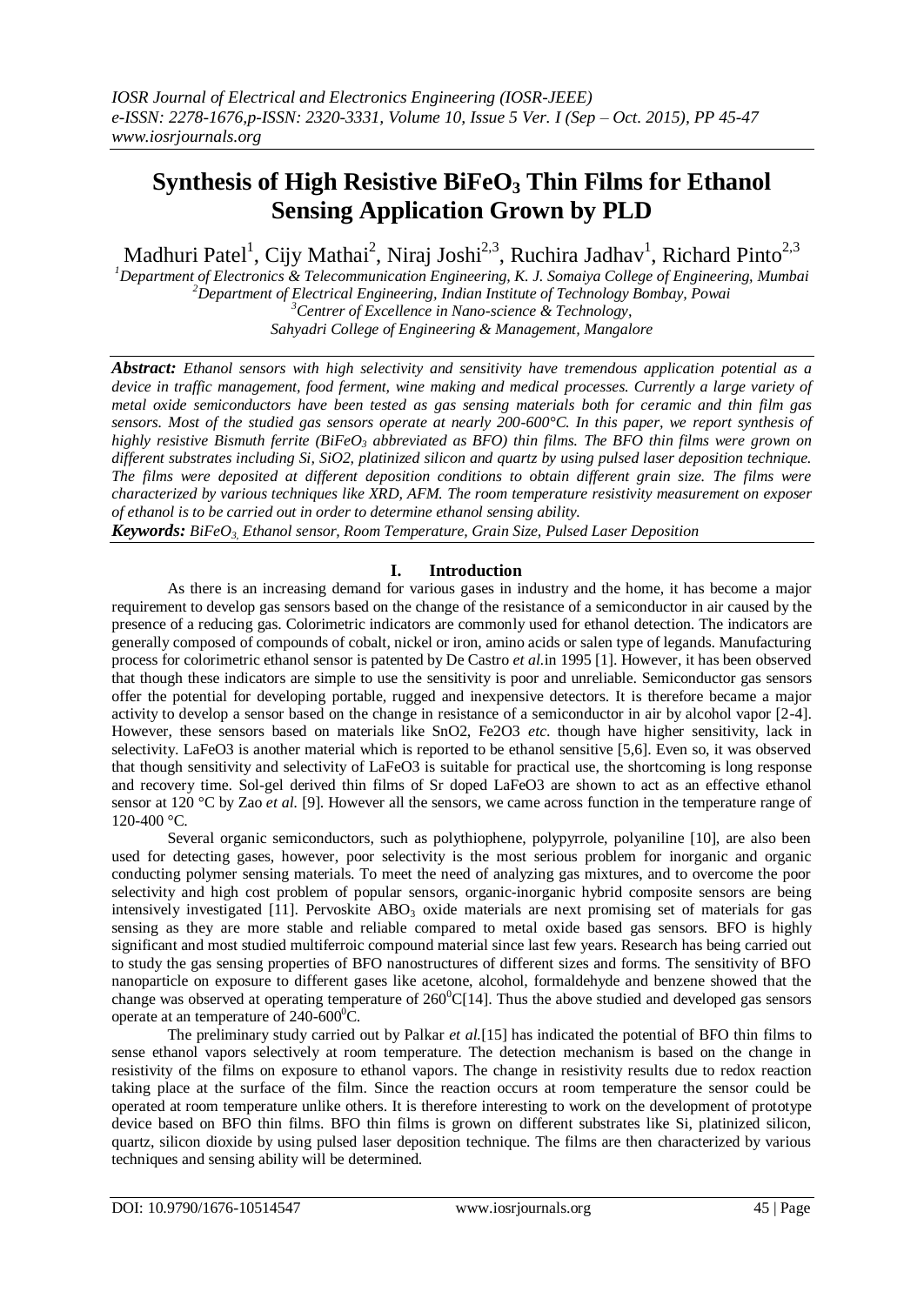# *2.1. Target Preparation*

# **II. Experimental Procedure**

A pure polycrystalline powder was prepared by conventional solid state reaction using high purity bismuth oxide (Bi2O3) and iron oxide (Fe2O3). The powder was mixed properly and grinded for two hours. The mixed powder was then calcinated at  $500^{\circ}$ C for 3 hours. The calcinated material was once again grinded to mix it uniformly. The material was then sintered at  $800^{\circ}$ C for 30 min to improve the synthesis uniformity and form highly dense pallet. This target was used to deposit thin films of bismuth ferrite using pulsed laser deposition technique**.**

## *2.2. Thin film Preparation by Pulsed laser deposition*

The BFO thin films were deposited on different substrates like  $Si$ ,  $SiO<sub>2</sub>$ ,  $Pt/Si$ , Quartz by pulsed laser deposition technique with KrF-excimer having wavelength of 248nm under oxygen pressure in the range of 0.5- 0.05mbarr, substrate temperature was varied from  $600-750^{\circ}$ C and laser fluency was 2 J/cm<sup>2</sup>. The thickness of the film was measured by Dektak profilometer. Phase analysis and growth orientation was studied by high resolution X-ray Diffractometer. The resistivity of the film was measured using four probe measurement system.

## **III. Results And Discussion**

Fig 1 shows the XRD measurements of BFO thin films grown on PtSi. It shows that a pure pervoskite structure of the film was formed and there were no any impurities or secondary phases present. It has been observed that oxygen pressure in the chamber during ablation is very critical in order to maintain oxygen stoichiometry in the films. The profilometer reading showed that the thickness of the films deposited was 200nm. The four probe resistivity measurement shows that the films are highly resistive in the range of Mega Ohms.



Fig 2. XRD of BFO thin film grown on PtSi.



Fig 3. Comparative XRD data of BFO thin film as ref[15].

# **IV. Conclusion**

The BFO thin films were grown on different substrates and deposition conditions so as to get the preferred oxygen stoichiometry in the films by pulsed laser deposition technique at different oxygen pressure. XRD measurement showed that the film phase is pure. The film deposited was highly resistive. To explore ethanol gas sensing properties of these BFO films, it is required to setup a measurement system which can measure high resistance in known concentration of the ethanol gas. In the following experiments we would setup the gas sensing measurement system to explore the ethanol sensing properties of BFO films.